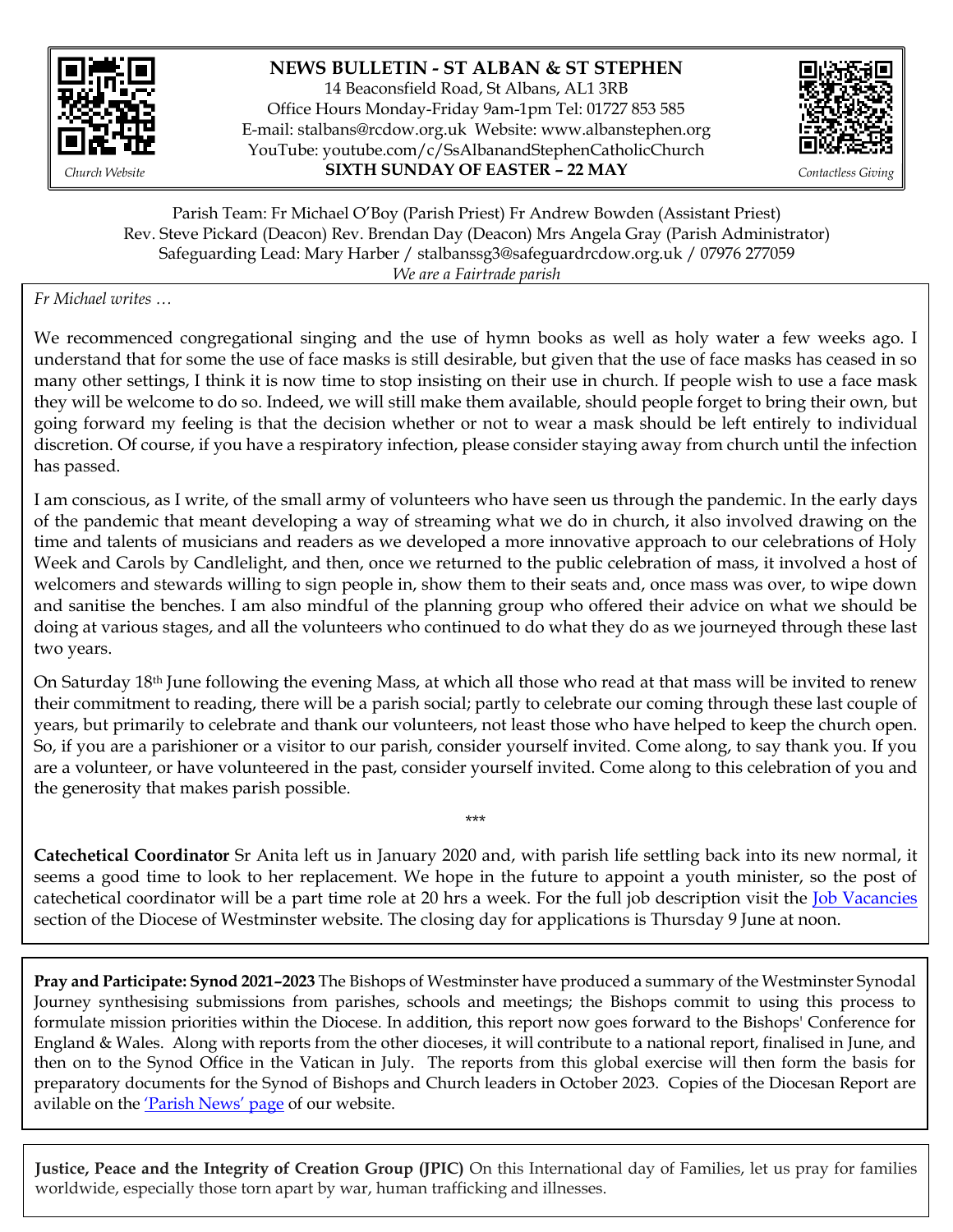## **LITURGY AND SACRAMENTS**

**Marshalswick Mass Volunteer Rota** The new rota is now available for volunteers to download from the parish website. It can be found under 'groups' then 'liturgy group'.

**Sacrament of Baptism** The next baptism preparation course is to be held on Saturday 25 June at 11.30am**.** Please email [andrewbowden@rcdow.org.uk](mailto:andrewbowden@rcdow.org.uk) with any enquiries.

**First Reconciliation** The parents or guardians of those children making their First Holy Communion in July and who have not yet made their First Reconciliation have received an email this week inviting them to make their First Reconciliation between midday and 1pm on Saturday 18 June. If you have not received an email and your child has still to make his or her First Reconciliation, please contact the parish office.

**Confirmation** Parents or guardians of Confirmation candidates have received an email asking for their choice of Confirmation date in July. If you have not received an email, please contact the parish office.

**Marriage Preparation** If you are intending to get married, please note the Diocese requires at least six months' notice with couples expected to complete a preparation course. Please email Fr Michael on [michaeloboy@rcdow.org.uk.](mailto:michaeloboy@rcdow.org.uk)

**Prayers for the Sick** If you would like to include someone in the prayers for the sick, please contact the presbytery. Permission from the person being prayed for, or their next of kin, must be obtained before we are able to include their name in the bulletin.

# **OUR PARISH COMMUNITY**

**Priests Training Fund Collection** Thanks to everyone who contributed to the Priest Training Fund collection last weekend. The total donated was £1,485.99.

**Catholic Communications Network** This year the Catholic Church celebrates World Communications Day on 29 May. It's a day when we pray for those who work in the media and we have a second collection after Mass next weekend to support the Church's important work in this area.

**Friends of the Holy Land (FHL) Pentecost Challenge 2022** Our team of parishioners who are each walking 100 miles, the distance from Nazareth to Bethlehem, before Pentecost, are well on their way, with our keenest walker, almost reaching the target. The walk aims to encourage sponsorship to raise funds for The Friends of the Holy Land's work to create a more sustainable future for Christians in the Holy Land. At the beginning of the 20th century, Christians made up roughly 29% of the overall population of The Holy Land. Today they account for less than 2%. FHL provide help by building local skills and training young people:

£400 covers the annual training fees for an electrician; £1,800 covers the annual training for a nurse. If you would like to join the parish team that's taking the Challenge, please [email](mailto:stalbans@rcdow.org.uk) the parish office or help us raise funds by sponsoring the parish team, using this [link](https://fhl.enthuse.com/pf/st-alban-st-stephen-church-st-albans) or drop a donation in an envelope marked 'FHL Pentecost Challenge' through the presbytery letter box. Your encouragement and support of this parish fundraising to help the Christians in the Holy Land is much appreciated.

**Food Bank** If you would like to support the foodbank currently being run by the Salvation Army here in St Albans donations of non-perishable food items (cans and dried goods) can be left in the cardboard box in the porch.

**Coffee and Tea After Weekend Mass** Coffee and tea will be available in the Parish Centre coffee bar after 11.30am Mass on the first Sunday of the month. Coffee and tea is also available after the 6pm Saturday evening Mass. Can you help make and serve the refreshments, once a month? If so, please contact the parish office.

**Coffee after Mass Monday 23 May** Coffee and tea will be available in the Parish Centre coffee bar after 10.00am Mass on Monday morning. All are welcome.

**Knit and Natter 24 May** The next meetings of Knit and Natter will be from 2.30 - 4pm on Tuesday 24 May. All welcome.

**Faith and Family Group 7 June** A new "Faith & Family group' will be meeting in the parish hall on the first Tuesday of each month starting on Tuesday June 7 at 10.45am. The topic for discussion will be 'Passing on the Faith from an Early Age.' Activities for under 5s. All welcome.

**CWL Jubilee Tea Party 9 June** The CWL will hold a Jubilee Tea Party on Thursday 9 June 2.30pm, at 4 Marshalswick Lane. £5. If you can, please bring a cupcake (shop or homemade) decorated by you in honour of Her Majesty's Jubilee. Prize for best cupcake. Any queries to Anne on 01727 837511.

**CWL Meetings** From now on meetings will be on the first THURSDAY AFTERNOON monthly. However the June meeting will be a Jubilee tea party on the second Thursday (9 June) so that members may watch the celebrations on TV.

**Loreto College (St Albans) Centenary Garden Party Sunday 10 July 12-6pm** (last admission 5pm) Admission £5.00 per person (FREE entry for children aged 5 and under) There will be live music by the popular local band Soulfish, BBQ, afternoon tea, bar, traditional games/stalls and much more including our Centenary Raffle. A link to the ticket page and more information can be found [here.](http://www.loreto.herts.sch.uk./)

**Parish Friends Summer Tea Party** Due to a clash of dates with the Garden Party at Loreto College Parish Friends is postponing the Tea Party booked for 10 July to a date later in the year.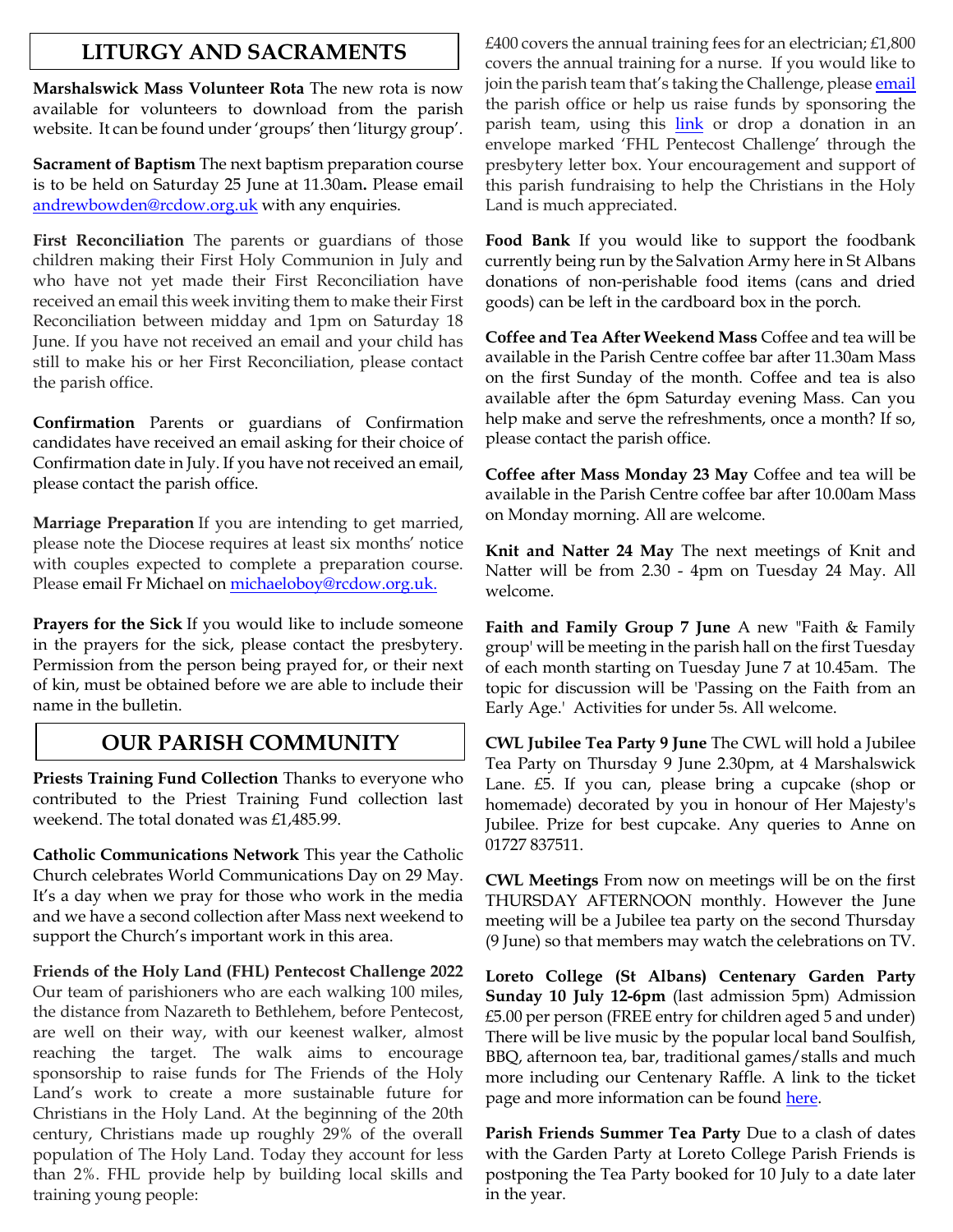**Volunteers wanted** There will be a lively "Celebrate" style faith event with mass in the Autumn, date yet to be arranged, hopefully to be agreed soon. If you would like to get involved in the planning for this family event, then please let Deacon Brendan know by emailing at [brendanday@rcdow.org.uk.](mailto:brendanday@rcdow.org.uk) The more people that get involved, the less everyone will need to do, and the better the event will be.

**Please pray** Please pray for George Shields who died recently. Formerly of this parish, now in Ripon

**Thankyou to parishioners** The family of the late George Xuereb Brennan wish to thank Fr Michael and everyone for their support, mass cards and prayers during their sad loss. The 6pm mass on Sunday 11 September will be offered for your intentions.

## **OUR WIDER COMMUNITY**

**Mass of Thanksgiving for Matrimony - Westminster Cathedral** Westminster Cathedral welcomed over 430 couples for the annual Mass in thanksgiving for the Sacrament of Matrimony on Saturday 14 May, celebrated by Cardinal Vincent Nichols. The couples came from 144 parishes, including St Alban and St Stephen, representing all 22 deaneries. Together they celebrate over 5,000 years of marriage.During the Mass the couples renewed their marriage vows and were blessed by the Cardinal. Thirtyfive couples were celebrating at least 60 years of marriage, with a further 74 celebrating 50 years together. Please see the following [link](https://rcdow.org.uk/news/over-430-couples-witness-to-demanding-vocation-of-married-love/) for more details of the event on the Diocese of Westminster website and follow thi[s link](https://www.flickr.com/photos/catholicwestminster/albums/72177720298942243/with/52073183674/) for some photos from the Diocesan Flickr page.

**Permanent Diaconate - 'Come & See' - 21 May 2022** The Permanent Deacon is a man who serves the Church through ministry of Word, Altar and Charity, under the direction of the Bishop and Priest. For men who may be interested in learning more about the Permanent Diaconate, they are invited to a 'Come & See' Morning on Saturday 21 May, 10am - 12noon at Church of The Guardian Angels, 377 Mile End Road, E3 4QS. For further information please contact Deacon Adrian Cullen adriancullen@rcdow.org.uk or 07961 594725. Follow this [link](https://rcdow.org.uk/vocations/permanent-diaconate/) for more information.

**The Kingdom Come - Evening Prayer in St Albans Abbey each night at 8pm** Each evening between 26 May and 6 June in St Albans Abbey there will be services of prayer led by both the Abbey Team and a range of ecumenical partners, all services are open to all and there will be a focus on young people on Friday 27 May. Please do support these services as we pray and worship together. More information on <http://www.ctherts.org.uk/events/thy-kingdom-come> and [www.stalbans.anglican.org/TKC.](http://www.stalbans.anglican.org/TKC)

**CAFOD The paradox of abundance** Over 800 million people go hungry each day. Yet the world produces over 4 billion tonnes of food and we only need 3.7 billion tonnes to feed everyone. From all this food produced, a third is wasted. St John Paul II called this 'the paradox of abundance.' Clearly the currently global food system is not working, but as Pope Francis said, "Each of us has a role to play in transforming food systems for the benefit of people and the planet." Let's respond to his call! CAFOD's new campaign is called Fix the Food System. See [here](http://www.cafod.org.uk/food) for more information, including an invitation for parish groups to learn about the impact of our food with our Fix the Food System: a 7-station journey resource.

**Accommodation needed** Female archaeologist, Spanish, Catholic, seeks accommodation for 3 nights a week (Fri-Sun) for 3 months while working in St Albans. For more details, please phone 07983 477 819.

## **PARISH ADMINISTRATION**

**Hiring the Parish Centre** Please email the parish office with booking requests or queries and visit the [Parish Centre](https://www.albanstephen.org/parish-centre-hire/) Hire page of our website for more details of facilities available.

**Offertory Promise Envelopes** If you responded to the letter we sent out before Christmas or to the newsletter announcements confirming that you wanted to continue using Offertory Promise Envelopes, then these are now available and can be collected from the presbytery. We cannot leave them out on open display for people to collect as the labelling includes people's personal data. You can always ask one of the priests after Mass on Sunday.

**Gift Aid** If you are a UK tax payer and have previously signed a gift aid declaration, but no longer pay tax, please contact the parish office and let us know. If you have stopped paying tax, we can no longer claim gift (25p in every pound). If you do not pay tax and gift aid is claimed on what you give, then HMRC may seek reimbursement**.** 

**Donating to our Parish** Please consider making your offertory contribution by standing order and gift aiding your donations, if you do not already do so. Please see our [website](http://www.albanstephen.org/) or click [here](https://www.albanstephen.org/donating-to-the-parish/) for a standing order, gift aid form and our bank details. Thank you for your generosity.

**Mass Intentions** The best way to book mass intentions is to do so by emailing the parish office or phoning 9am - 1pm any weekday. Donations can be made by posting an envelope through the presbytery door or by making a payment via bank transfer. Our bank account details can be accessed **here.** Please note that we are currently booking intentions for masses from August/ September 2022 and that intentions may have to be moved with little notice to accommodate funerals. The suggested diocesan donation is currently £10 per mass.